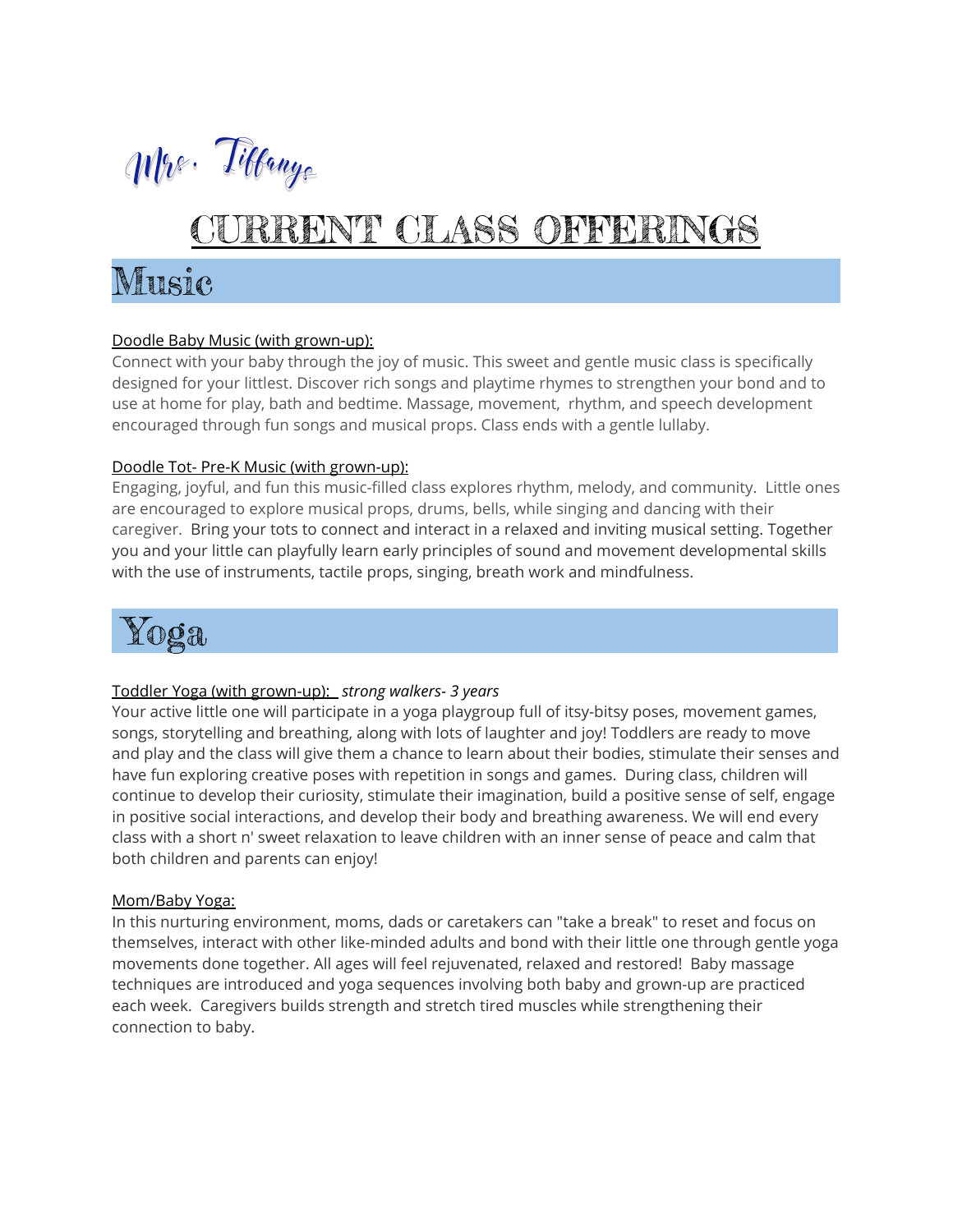### Girl Power Yoga:

Girls learn simple breathing techniques, explore yoga poses, build strength and flexibility all in a fun and supportive environment. We will build confidence and learn self-love and mindfulness through games, activities, yoga sequences, dancing, and discussions. We'll learn and practice basic and challenging yoga poses. We'll explore ideas of how to make the world a better place and get a mind/body work out at the same time.

### Adult Yoga:

Vinyasa/Flow class for all levels. Practice will link breath and movement, mind and body. Strengthen and lengthen your muscles set to fun and inspiring music of all genres.

### Dance/Movement

### Toddler Ballet: *2.5 years to 3*

A fun introduction to ballet. Little ballerinas dress in pink leotards and tutus and gain balance, mobility, and fun with friends. The class begins with a warm-up and stretches. Then DD the dancer puppet teaches the little ballerinas their "ballet move of the week". Ballerinas explore movement together and have the chance to go across the floor, each week with a new focus. Class ends with a dance party using colorful props and bubbles.

### Pre-K Ballet- *3's and 4's*

A fun introduction to ballet. Ballerinas dress in pink leotards and tutus and gain balance, mobility, and fun with friends. The class begins with a warm-up and stretches. Then DD the dancer puppet teaches the little ballerinas their "ballet move of the week". Ballerinas explore movement together and have the chance to go across the floor, each week with a new focus. Class ends with a dance party using colorful props and bubbles.

### Move and Grow- Infants:

Tummy time, massage, auditory, and visual stimulation are presented in a gentle and supportive way through song, music, exercises, yoga, massage and play. The emphasis is on gently welcoming the baby into the physical world of the body and its growing spine, which will set up the structure for all other developmental patterns. The class activities support healthy growth, digestion, and sleep. The goal in movement education with infants is to help establish the underpinnings of strength, agility, and adaptability.

### Move and Grow- Crawlers:

An interactive and joyful class for babies and parent/caregiver utilizing song, dance, yoga, play, massage, and breath work with a variety of stimulating props, instruments, and activities. These classes are designed with the development of babies who are rolling over and crawling and their particular needs in mind. We will work with their sense of balance and spatial orientation for the purpose of coordinating movement. Activities are created to nurture and foster your little movers growth while honoring their process and individuality.